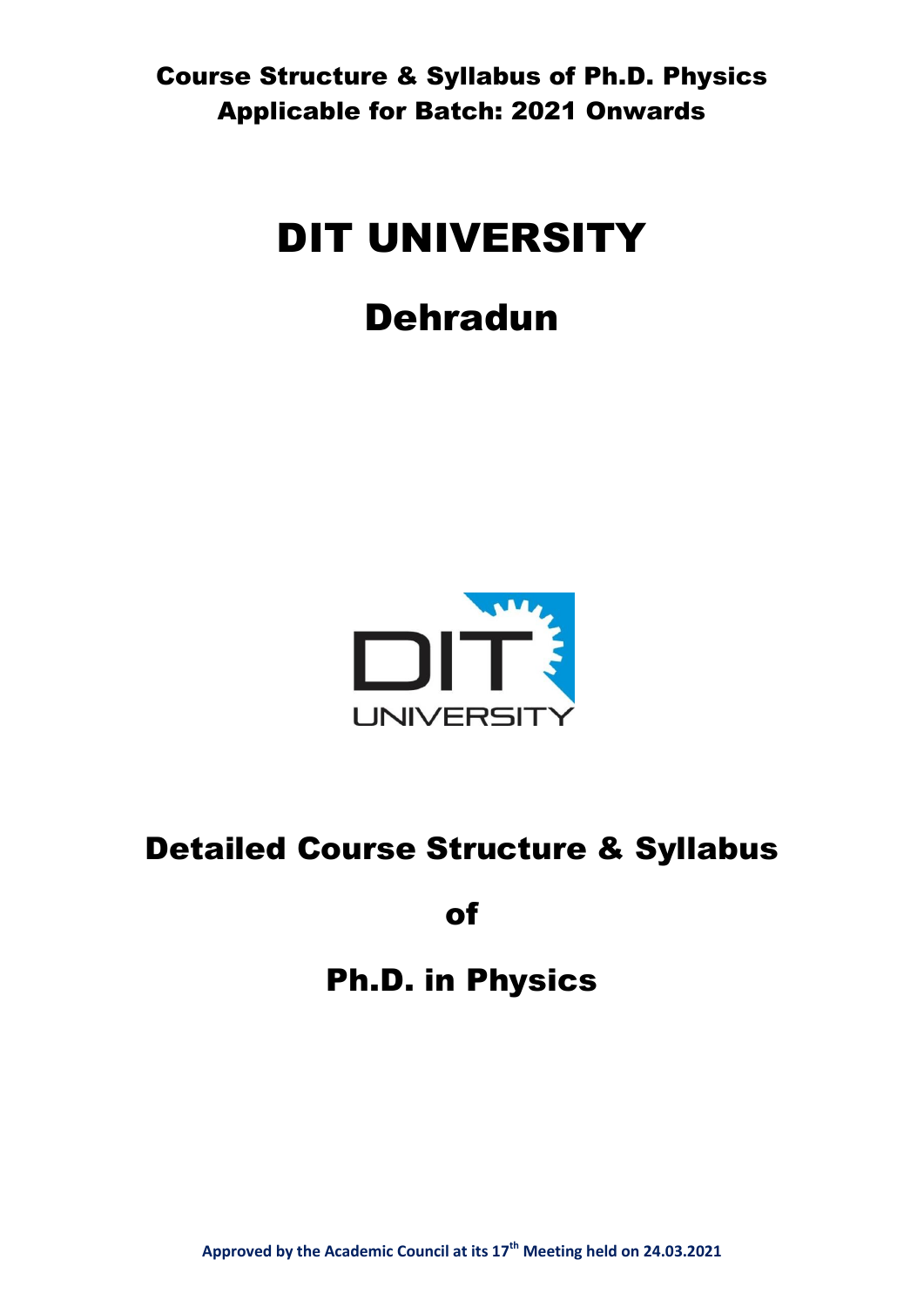| Course<br>Category | <b>Course Code</b> | <b>Course Title</b>                    | L              |   | P            | <b>Credit</b> |
|--------------------|--------------------|----------------------------------------|----------------|---|--------------|---------------|
| <b>UC</b>          | <b>MB901</b>       | Research Methodology                   | $\overline{4}$ | 0 | $\Omega$     |               |
| <b>UC</b>          | <b>CPE-RPE</b>     | <b>Research and Publication Ethics</b> | ⌒              | 0 | $\Omega$     | ◠             |
| DE                 | $PV***$            | Elective - I                           | 4              | 0 | $\Omega$     |               |
| DE                 | $PV***$            | Elective - II                          | 4              | 0 | $\Omega$     |               |
| DE                 | $PV***$            | Elective - III                         | 4              |   | $\Omega$     |               |
| DC                 | <b>PY908</b>       | Seminar                                |                | 0 | $\Omega$     |               |
|                    |                    | <b>Total</b>                           | .7             |   | $\mathbf{0}$ | 19            |

# **List of Electives**

### **Elective – I**

| 1.   Materials characterization techniques   PY986 |       |
|----------------------------------------------------|-------|
| <b>2.</b> Computational Physics                    | PY983 |

### **Elective – II**

| 1.   Computational Techniques and Programming   MA748 |              |
|-------------------------------------------------------|--------------|
| 2. Nanoscience and nanomaterials                      | <b>PY984</b> |

# **Elective – III**

| 1. Soft Materials Physics                   | <b>PY988</b> |
|---------------------------------------------|--------------|
| 2. Particle Astrophysics                    | <b>PY981</b> |
| <b>3.</b> Fundamentals of Quantum Computing | <b>PY982</b> |
| 4. Renewable Energy and Resources           | <b>PY985</b> |

# *Note: Apart from above listed Elective courses, Research Scholar may choose any course across departments being offered at PG level, if it is required/suggested by the Research Committee.*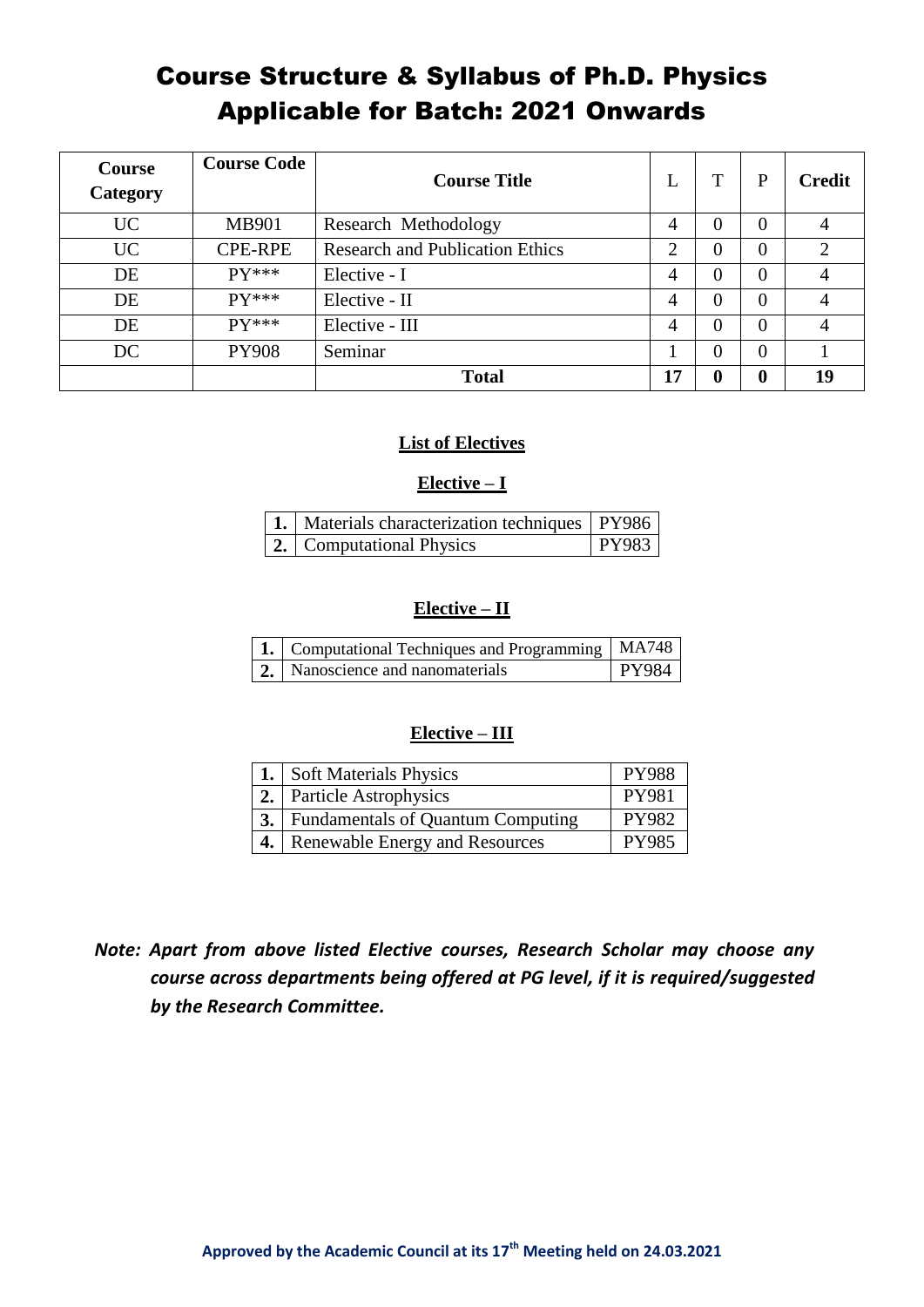| <b>Subject</b><br>Code | <b>MB901</b> | <b>Subject</b><br><b>Title</b> |   | <b>Research Methodology</b> |    |      |      |                 |                |
|------------------------|--------------|--------------------------------|---|-----------------------------|----|------|------|-----------------|----------------|
| <b>LTP</b>             | 400          | <b>Credit</b>                  | 4 | <b>Subject</b><br>Category  | UC | Year | 1 St | <b>Semester</b> | $^{\prime}$ II |

# **Course Objective:**

The main objective of this course is to make students understand the nuances of carrying out effective research. Scholars will become aware about to the research process and other associated concepts.

**Course Pre/Co- requisite (if any):** Business Statistics, Understanding about writing project.

# **Course Outcome:**

After the end of this course, student shall be able to:

- 1.Carry out effective research
- 2.Write good research papers
- 3.Understand importance of intellectual property rights and consequences of plagiarism
- 4.Understand how to write a doctoral level research

# **Curriculum Content**

# **UNIT – I**

**Fundamentals of Research:** Defining research, Objectives of research, types, research process, deductive and inductive reasoning;

Identifying and formulating a research problem, Literature review: Search for existing literature (World Wide Web, Online data bases), Review the literature selected (Case studies, review articles and Meta-analysis), Develop a theoretical and conceptual framework, Writing up the review,

Definition of variables: Concepts, indicators and variables, Types of variables, Types of measurement scales, Constructing the Hypothesis- Null(Research) and alternative, one-tailed and two-tailed testing, errors in testing. Ethical and Moral Issues in Research, Plagiarism, tools to avoid plagiarism – Intellectual Property Rights – Copy right laws – Patent rights

# **UNIT – II**

**Research Design:** Design of Experiments: Research Designs -Exploratory, Descriptive and Experimental, Experimental designs- Types of Experimental Designs

# **UNIT – III**

**Sampling, Sampling distribution, and Data Collection:** Sampling distribution, Normal and binomial distribution, Reasons for sampling, sampling technique, sampling errors. Sources of Data-Primary Data, Secondary Data, Data Collection methods

# **UNIT – IV**

**Statistical Data Analysis:** Descriptive and inferential statistical analysis. Testing of hypothesis with Z-test, Ttest and its variants, Chi-square test, ANOVA, Correlation, Regression Analysis, Introduction to data analysis data using SPSS20.0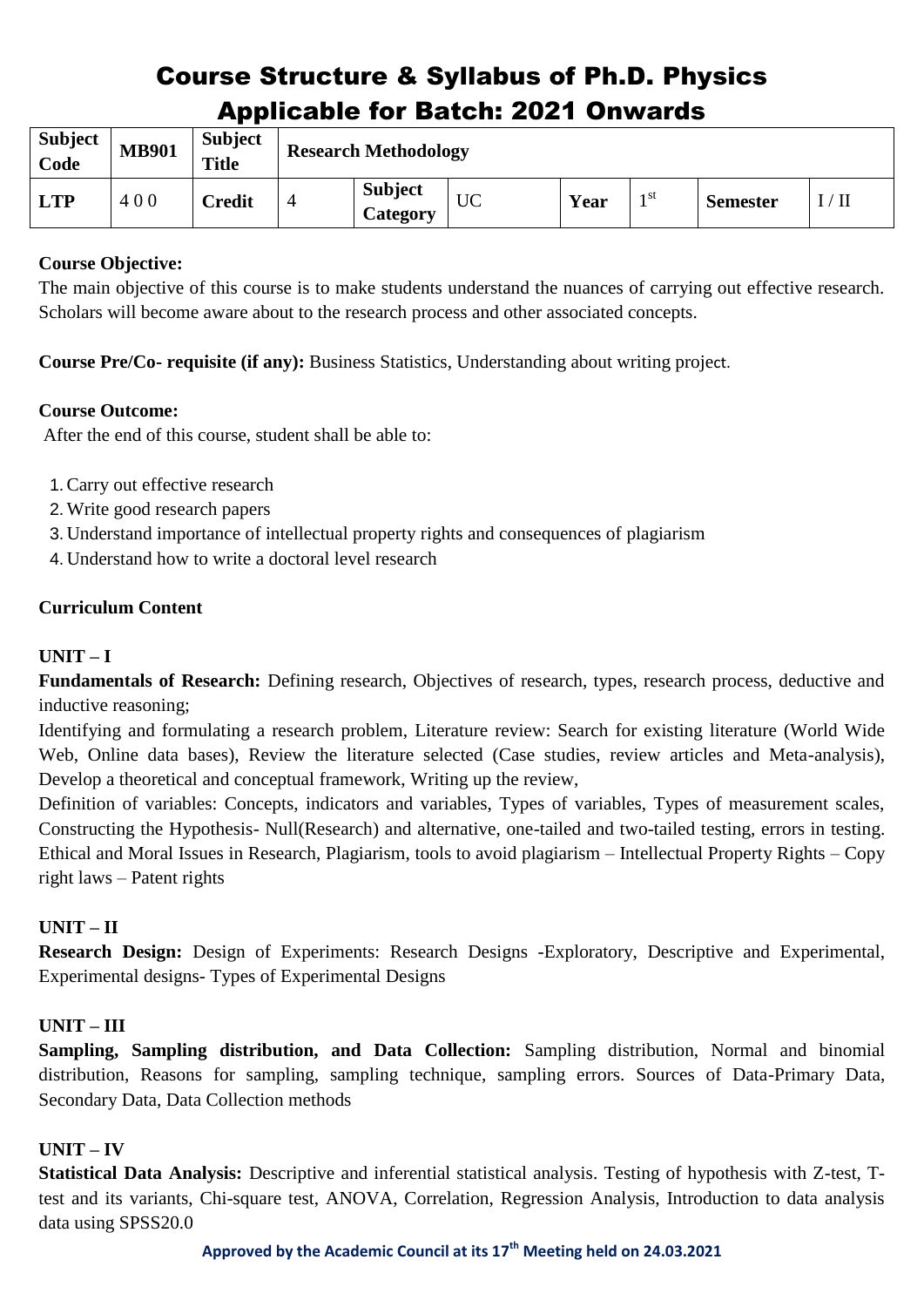# **UNIT – V**

**Research Report:** Writing a research report**-** Developing an outline, Formats of Report writing, Key elements-Objective, Introduction, Design or Rationale of work, Experimental Methods, Procedures, Measurements, Results, Discussion, Conclusion, Referencing and various formats for reference writing of books and research papers, Writing a Research Proposal.

### **Text Books:**

C.R.Kothari, "Research Methodology", 5th edition, New Age Publication,

### **Reference Books:**

1. Cooper, "Business Research Methods", 9th edition, Tata McGraw hills publication

2. Walpole R.A., Myers R.H., Myers S.L. and Ye, King: Probability & Statistics for Engineers and Scientists, Pearson Prentice Hall, Pearson Education, Inc. 2007.

3. Bordens K.S. and Abbott, B.b.: Research Design and Methods, Mc Graw Hill, 2008.

4. Morris R Cohen: An Introduction to logic and Scientific Method (Allied Publishers) – P 197 -222; 391 – 403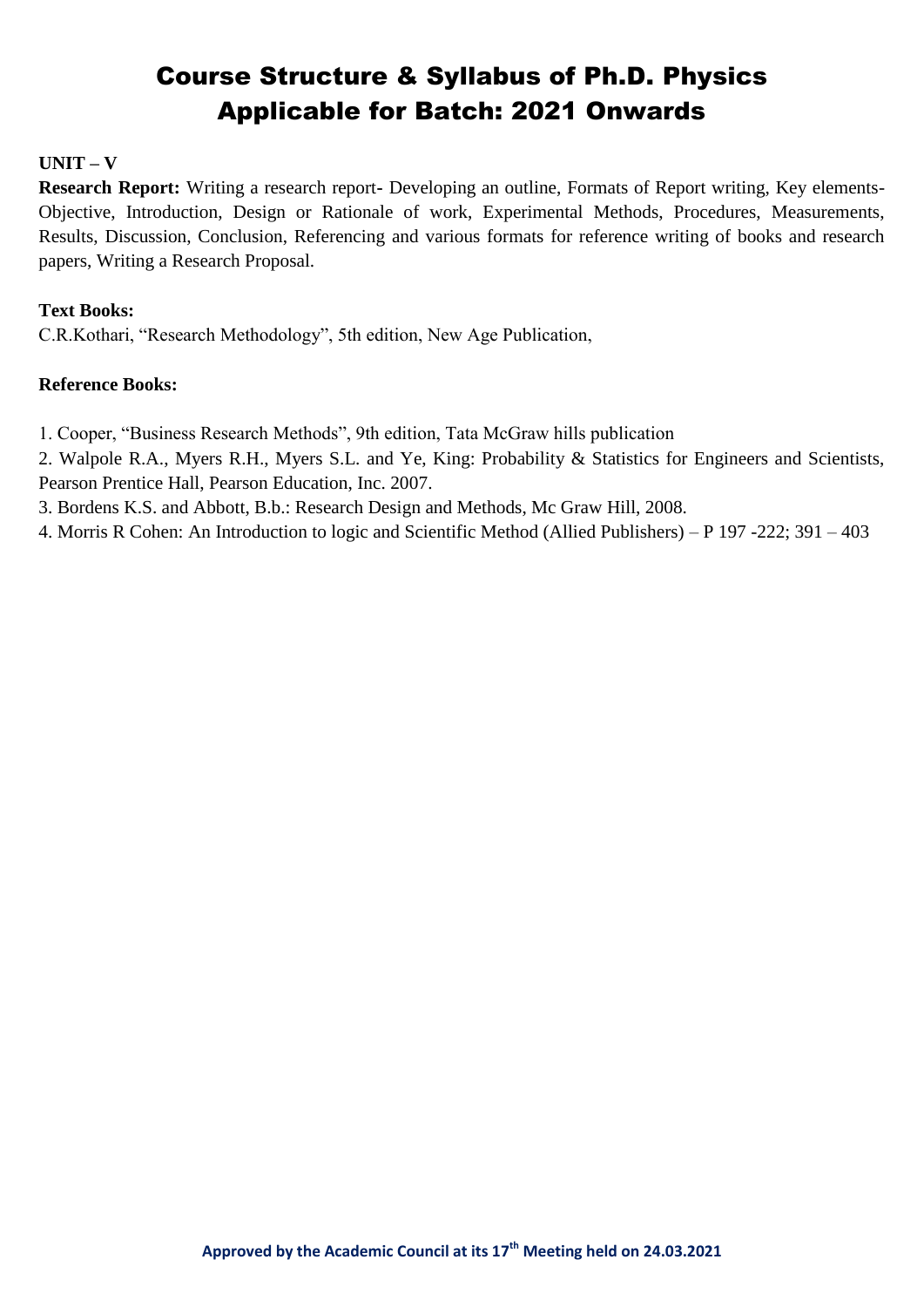| <b>Subject</b><br>Code | PY986 | <b>Subject</b><br><b>Title</b> |                |                                   | <b>Materials Characterization Techniques</b> |      |      |                 |                |
|------------------------|-------|--------------------------------|----------------|-----------------------------------|----------------------------------------------|------|------|-----------------|----------------|
| <b>LTP</b>             | 400   | <b>Credit</b>                  | $\overline{4}$ | <b>Subject</b><br><b>Category</b> | DE                                           | Year | l st | <b>Semester</b> | $\rm I/ \, II$ |

# **Course Summary:**

The course broadly covers various characterization techniques like optical microscopy, X=-ray diffraction, scanning electron microscope, transmission electron microscope, UV-Vis spectroscopy, thermogravimetric analysis.

# **Course Objective:**

To understand the principles of optical and electron microscopy for study of macro and micro-structure of materials. To gain knowledge in understanding the tools and techniques for studying the substructure and atomic structure of materials. To build an expertise in characterization of engineering materials.

**Course Pre/Co- requisite (if any)** : no restricted pre-requisite

# **Course Outcome:**

Having successfully completed this course, the student will be able to demonstrate knowledge and understanding of:

- 1. Appropriate characterization techniques for microstructure examination at different magnification level.
- 2. The crystal structure determination and phase analysis of the materials.
- 3. Examine the electronic structure, and the thermal behaviour of the materials.
- 4. Spectroscopic techniques and analysis
- 5. Thermal techniques to explain calorimetric behavior

# **Curriculum Content**

# **UNIT 1**

Optical microscope - Basic principles & components, Different examination modes (Bright field illumination, Oblique illumination, Dark field illumination, Phase contrast, Polarised light, Hot stage, Interference techniques), Specimen preparation, Applications. 8 L

# **UNIT 2**

Fundamentals of crystallography, X-ray diffraction techniques, Electron diffraction, Neutron diffraction. 8 L

# **UNIT 3**

Interaction of electrons with solids, scanning electron microscopy, Transmission electron microscopy, Energy dispersive spectroscopy. 9 L

# **UNIT 4**

Atomic force microscopy, scanning tunnelling microscopy, X-ray photoelectron spectroscopy. 9 L

# **UNIT 5**

Atomic absorption spectroscopies, UV/Visible spectroscopy, Fourier transform infrared spectroscopy, Photoluminescence spectroscopy, Raman spectroscopy.  $9 L$ 

# **UNIT 6**

Thermogravimetric analysis, Differential thermal analysis, Differential Scanning calorimetry 9 L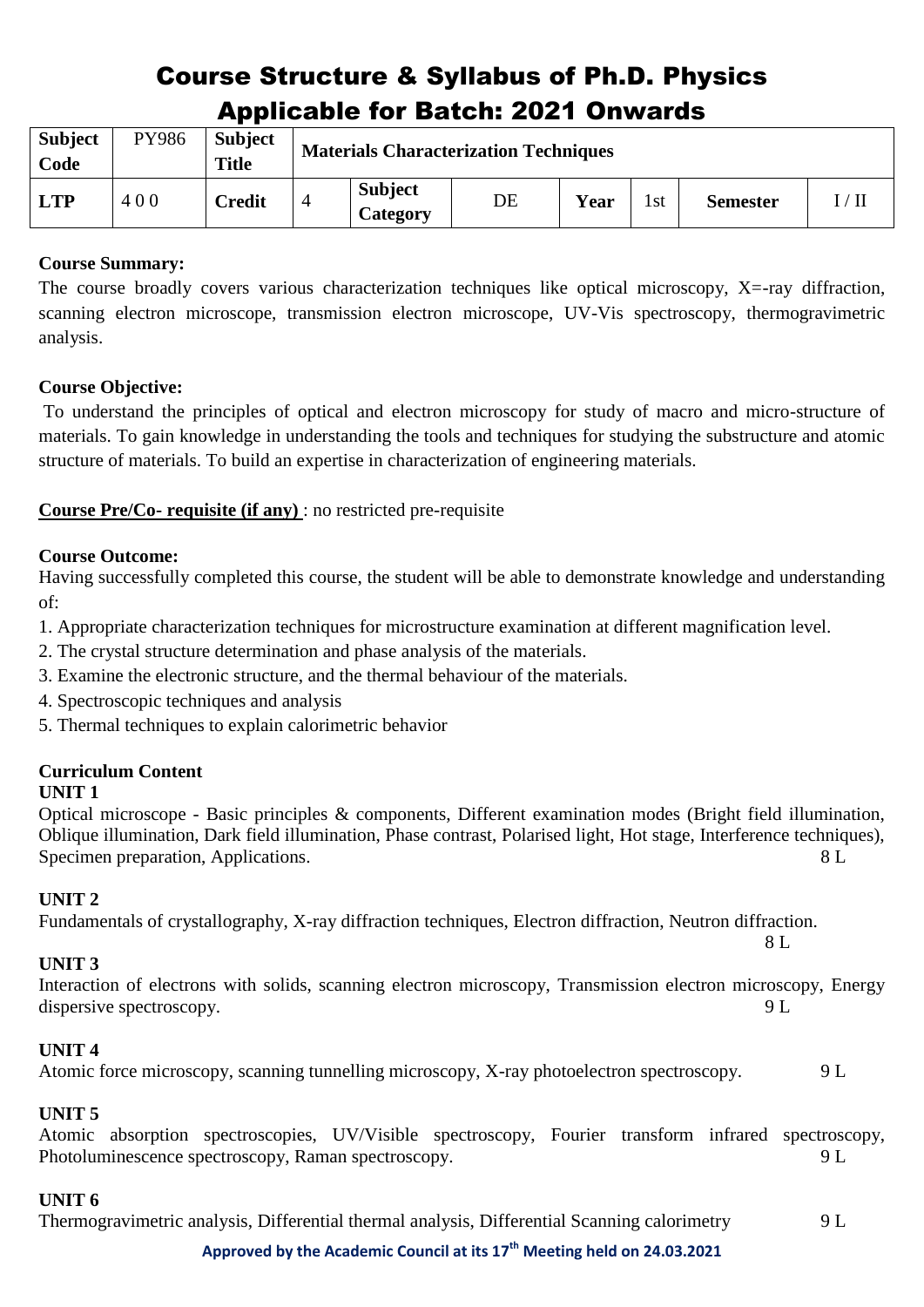### **Text book [TB]:**

- 1. Gabriel, B. SEM- A Users's Manual, Plenum Press (1985).
- 2. Smallman, R.E., and Bishop, R.J., Metals and Materials Science, Processes, Applications, Butterworth-Heinemann (2013).
- 3. Sibilia J.P., A Guide to Materials Characterization and Chemical Analysis, VCH (1997)

### **Reference books [RB]:**

Cullity, B.D. Elements of X-Ray Diffraction, Addison Wesley (1967).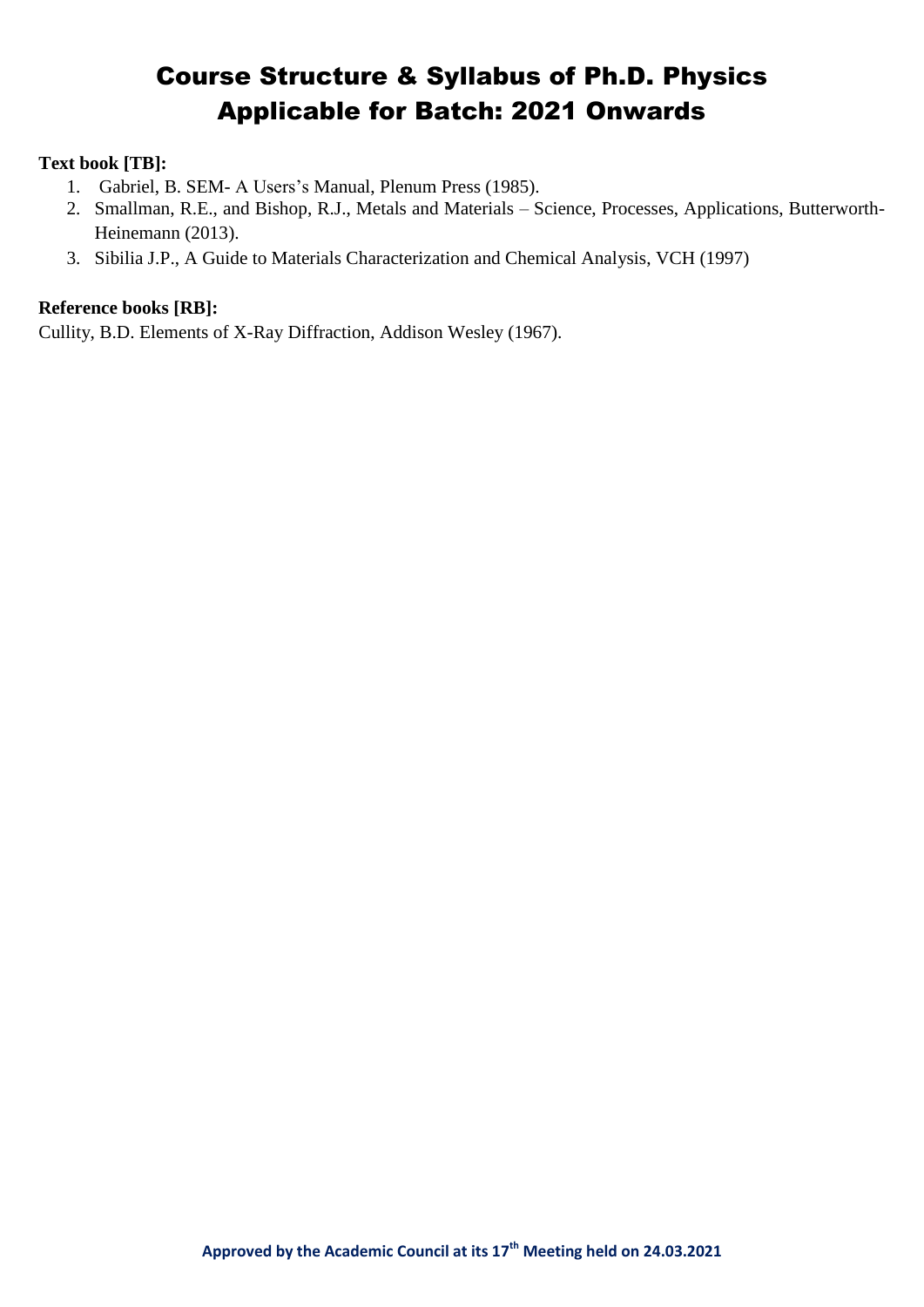| <b>Subject</b><br>Code | PY984 | <b>Subject</b><br><b>Title</b> |   |                            | <b>Nanoscience and nanomaterials</b> |      |     |                 |                    |
|------------------------|-------|--------------------------------|---|----------------------------|--------------------------------------|------|-----|-----------------|--------------------|
| <b>LTP</b>             | 400   | Credit                         | 4 | <b>Subject</b><br>Category | DC                                   | Year | 1st | <b>Semester</b> | $\rm I$ / $\rm II$ |

# **Course Summary:**

The course starts with introduction to nanotechnology and covers synthesis techniques for preparing nanostructures and their applications

# **Course Objective:**

To introduce and provide a broad view of the nascent field of nanoscience and nanotechnology to the students.

**Course Pre/Co- requisite (if any)**: no restricted pre-requisite

# **Course Outcome:**

Having successfully completed this course, the student will be able to demonstrate knowledge and understanding of:

- 1. Nanoscience and nanotechnology, including theory and experiment
- 2. Potential projects in nanoscience/nanotechnology
- 3. Nanoscience/nanotechnology as a student researcher and implementation of the same in experiments
- 4. Nanoscale analysis and better interpretation of results
- 5. Concepts to buildup new theories and simulations

# **Curriculum Content**

# **UNIT 1**

Nano science and nanotechnology, historical perspective of nano science and nano technology, classification of nano materials density of states in 1-D, 2-D and 3-D bands, variation of density of states and band gap with size of crystal, surface to volume ratio, aspect ratio, quantum confinement 13 L

# **UNIT 2**

# Homogenous and heterogenous growth, nano materials synthesis; top-down and bottom-up approaches, ball milling, machine tools, PVD, CVD, sol-gel technique, atomic manipulation, lithographic techniques

13 L

13 L

# **UNIT 3**

Fabrication and properties; Carbon based nanomaterials; single walled and multiwalled carbon nanotubes, graphene, fullerenes, carbon dots, metallic and metal oxide nano particles, quantum dots and quantum wires

# **UNIT 4**

Applications of nano materials; nano sensors, nano machines, nano computers, solar energy conversion, nanomaterials for data storage, photonics, plasmonics, chemical and biosensors, nanomedicine, drug delivery. 13 L

# **Text book [TB]:**

- 1. Cao, G., Nanostructures and Nanomaterials: Synthesis, Properties and Applications, Emperial College Press (2011)
- 2. Edward L. Wolf: Nanophysics and Nanotechnology: An Introduction to Modern Concepts in Nanoscience, 2nd ed., Wiley-VCH (2015)

# **Reference books [RB]:**

1. Poole, Jr. CP and Owens, FJ, "Introduction to Nanotechnology", Wiley (2006)

#### **Approved by the Academic Council at its 17 th Meeting held on 24.03.2021**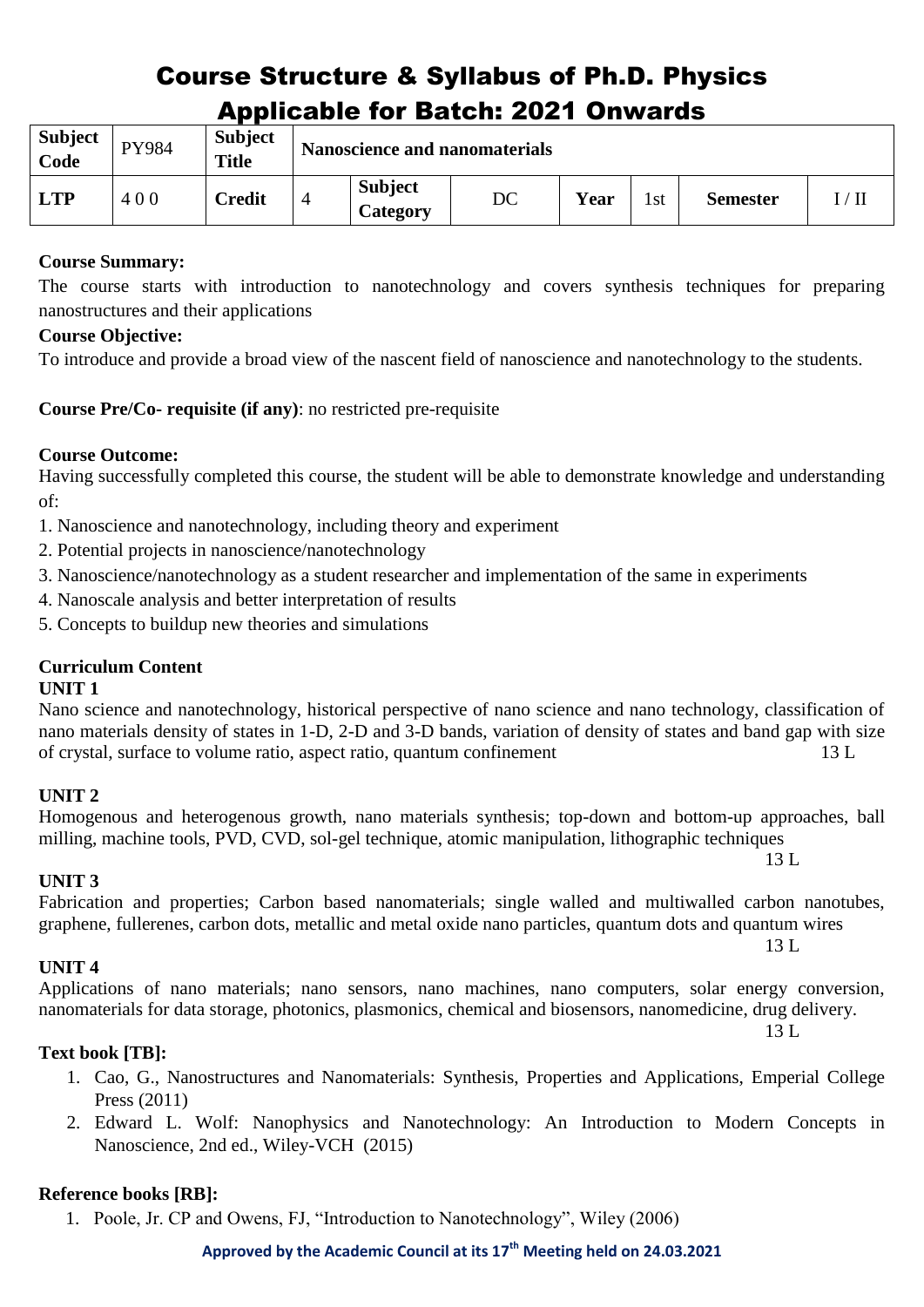| <b>Subject</b><br>Code | <b>PY988</b> | <b>Subject</b><br><b>Title</b> |   | <b>Soft Materials Physics</b> |    |      |     |                 |    |
|------------------------|--------------|--------------------------------|---|-------------------------------|----|------|-----|-----------------|----|
| <b>LTP</b>             | 400          | <b>Credit</b>                  | 4 | <b>Subject</b><br>Category    | DE | Year | 1st | <b>Semester</b> | ΊI |

### **Course Summary:**

The course covers classification of soft materials, interactions, Thermotropic liquid crystals, Lyotropic liquid crystals, Colloidal dispersions in detail.

# **Course Objective:**

To provide a broad context of the properties of soft condensed matter and make clear the connections between the physical properties of soft materials and their applications.

**Course Pre/Co- requisite (if any)**: no restricted pre-requisite

### **Course Outcome:**

Having successfully completed this course, the student will be able to demonstrate knowledge and understanding of:

- 1. Concepts of the physics of liquid crystals, polymers and colloids.
- 2. Phase transitions in soft matter.
- 3. Connections between liquid crystals, polymers and colloids.
- 4. Some key experimental techniques in relation to soft condensed matter.
- 5. Biological materials and their applications

#### **Curriculum Content**

#### **UNIT 1**

Classification of soft materials, surface energy and interactions, Van der Waals interactions, Electrostatic interaction, entropy-driven interactions, hydrogen bonding, hydrophobic, interactions, solvophobic interactions.

10 L

# **UNIT 2**

Thermotropic liquid crystals, general structure of liquid crystalline molecules, structure of phases, order parameter, Maier-Saupe theory, structural, dielectric and electrooptic properties of liquid crystals and applications. Lyotropic liquid crystals, micelles, critical micelles concentration, spherical micelles, cylindrical micelles, vesicles, lamellar, hexagonal, sponge-like and bicontinuous phases, applications of lyotropic liquid crystals. 11 hr

# **UNIT 3**

Terminology and nomenclature, polymerisation mechanisms, polar masses and distributions, chain - dimensions and structures, glass transition temperature, properties and application of polymers 11 hr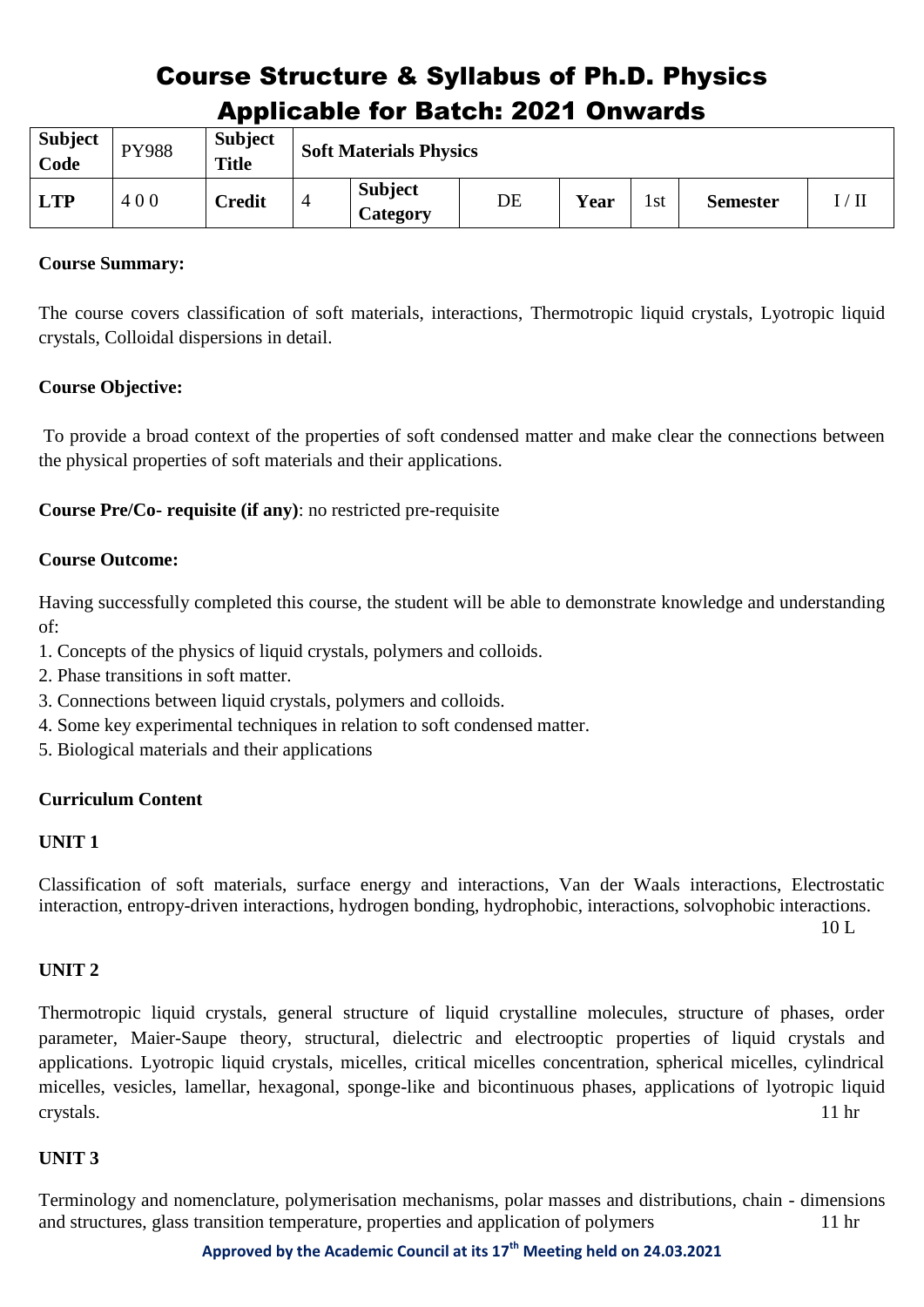### **UNIT 4**

Colloidal dispersions, Brownian Motion of colloidal particles, langevin Equation Theory of Dynamic Light Scattering (DLS), Gels, emulsions and foams, nanocolloids their properties and applications.

10 hr

#### **UNIT 5**

Bio molecules; Lipid bilayers, nature of the cell membrane, curvature elasticity, fluctuations of membranes, DNA, proteins, carbohydrates, lipids, nucleic acids, viruses and their applications in nanotechnology

10 hr

#### **Text book [TB]:**

- 1. Structured Fluids: Polymers, Colloids, Surfactants, T. A. Witten, Oxford (2004)
- 2. Biological Physics: Energy, Information, Life , P. Nelson W. H. Freeman (2003
- 3. Sibilia J.P., A Guide to Materials Characterisation and Chemical Analysis, VCH (1997)

- 1. Collings, P.J. & Hird, M. Introduction to Liquid Crystals: Chemistry and Physics, CRC Press (1997)
- 2. Hamley, I.W. Introduction to Soft Matter (Wiley) Chichester (2000)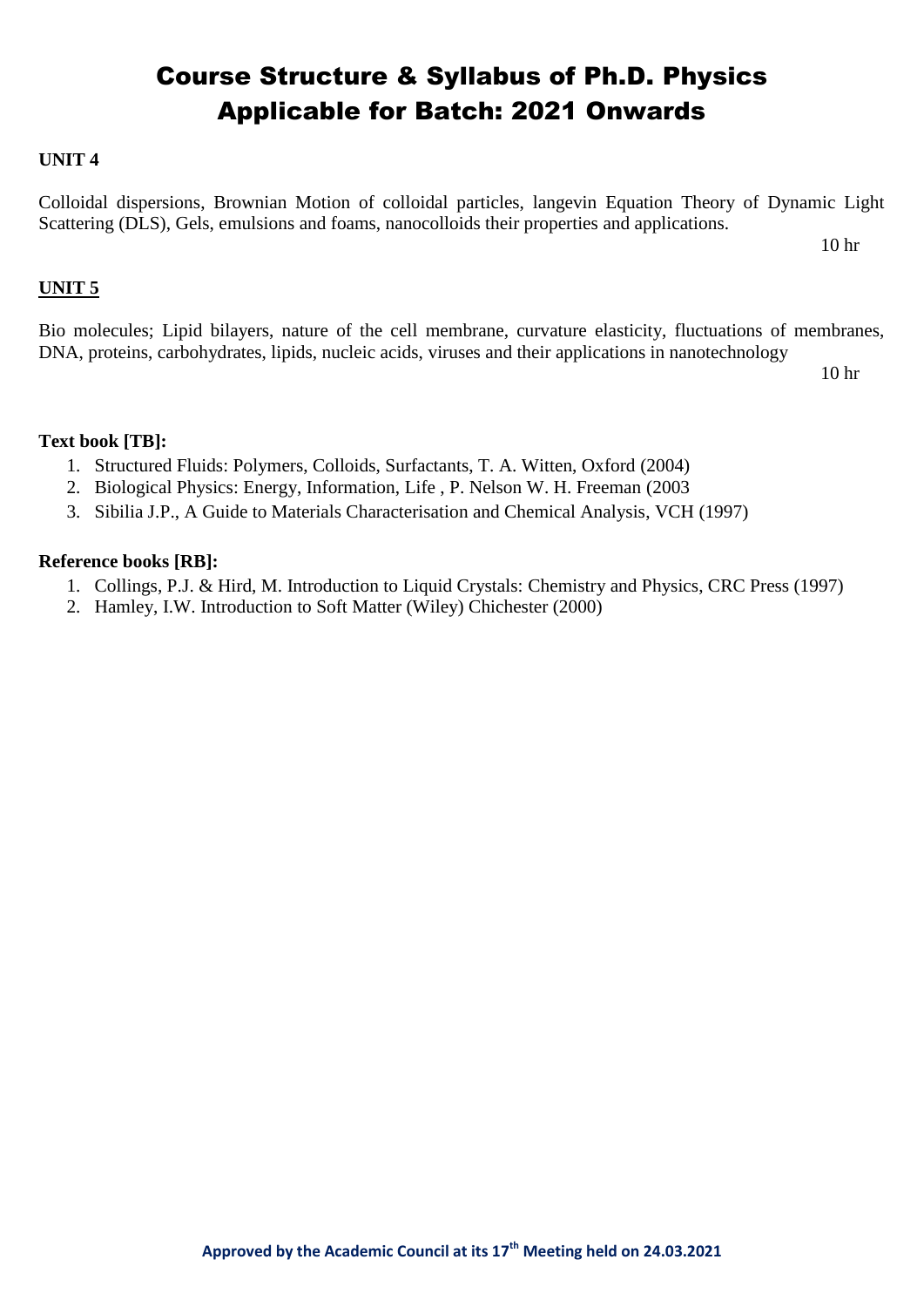| Subject<br>Code | PY983       | <b>Subject</b><br><b>Title</b> | <b>Computational Physics</b>      |    |      |      |                 |  |
|-----------------|-------------|--------------------------------|-----------------------------------|----|------|------|-----------------|--|
| <b>LTP</b>      | $4 - 0 - 0$ | Credit                         | <b>Subject</b><br><b>Category</b> | DE | Year | l st | <b>Semester</b> |  |

# **Course Summary:**

This course covers programming language, latex documentation, numerical methods and various problem solving techniques in theoretical physics.

# **Course Objective:**

The objective of this course is to familiarize students with the use of computer to solve physics problems. Students will learn a programming language namely FORTRAN further they will also learn to prepare document using latex. This course provides an introduction to methods and techniques of solving various problems in physics using numerical techniques.

#### **Course Pre/Co- requisite (if any)**: no restricted pre-requisite

#### **Course Outcome**

Having successfully completed this course, the student will be able to:

- 1.Write basic computer programs using FORTRAN 90.
- 2.Use Linux command to prepare documentation.
- 3.Use different numerical methods to solve problems in physics numerically.
- 4.Apply numerical methods to theoretical physics problems.

#### **Curriculum Content**

#### **UNIT 1**

Introduction to FORTRAN: Importance of computers in Physics, basic element of FORTRAN: character set, Constant and their type, Keywords, Variable Declaration and concept of instruction and program, Fortran Statements: I/O Statements (unformatted/formatted), Executable and Non-Executable Statements, Layout of Fortran Program, Format of writing Program and concept of coding, looping statement (DO CONTINUE, DO ENDDO, DO-WHILE and Nested DO Loops) Examples from physics problems.

 $15 L$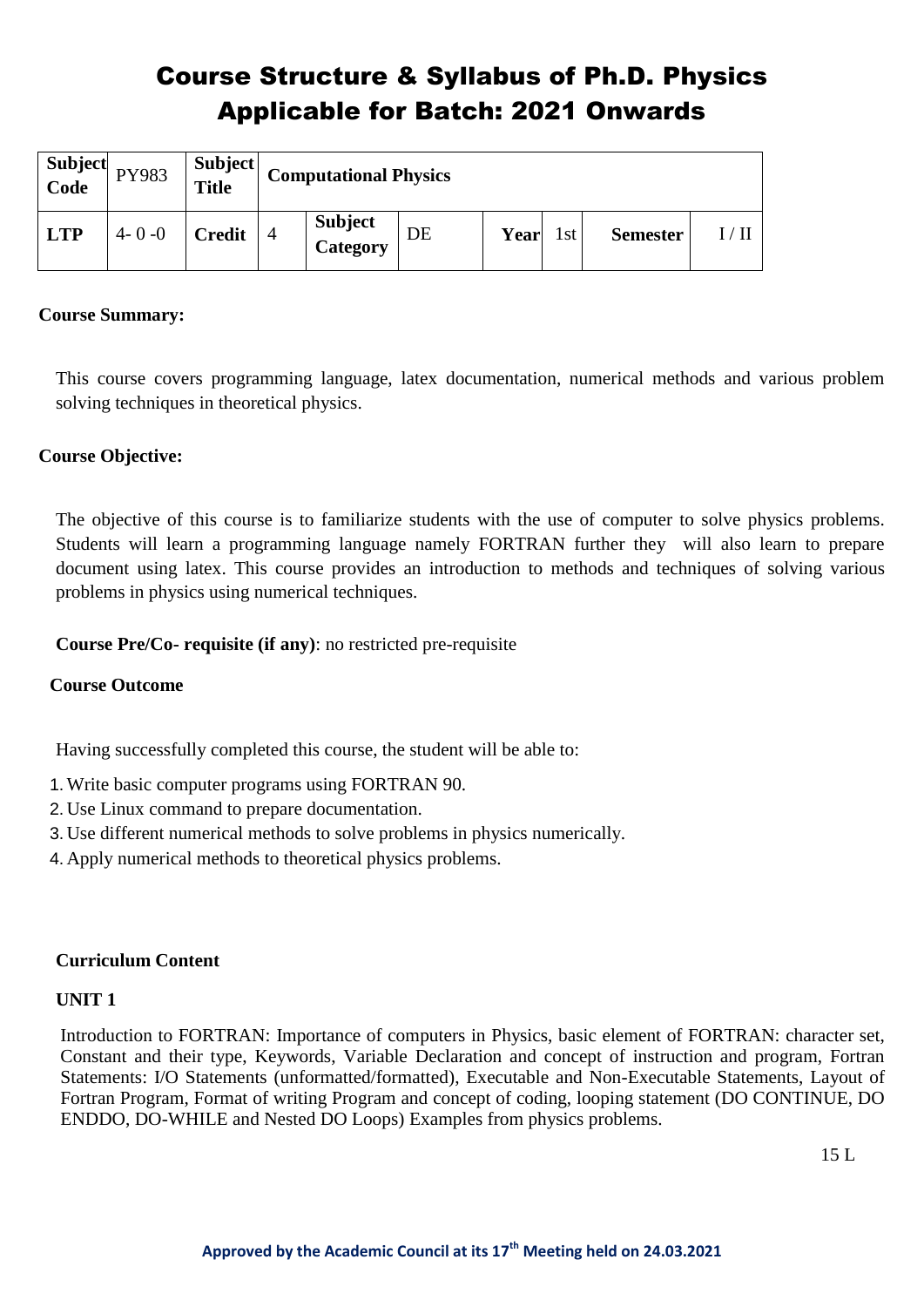# **UNIT 2**

**Tools for documentation (LaTeX): Some fundamental Linux Commands (Internal and External commands), TeX/LaTeX word processor, preparing a basic LaTeX file, Document classes, preparing an input file for LaTeX, Compiling LaTeX File, LaTeX tags for creating different environments, Equation representation: Formulae and equations, Figures and other floating bodies, Lining in columns- Tabbing and tabular environment, Generating table of contents, bibliography and citation.**

15L

### **UNIT 3**

**Numerical methods and techniques I:**

**Root finding and equation solving techniques: Bracketing, Bisection, Newton-Raphson Method, Euler's method, numerical differentiation and integration.**

 **11L**

#### **UNIT 4**

**Numerical methods and techniques II (Solution of Physics problems):** 

**Solving linear equations and ordinary differential equations (initial and boundary values), Solution of physics problems in classical and quantum mechanics, e.g., problems in classical electrodynamics and solution of Schrodinger equations by numerical techniques by writing programs in FORTRAN. 11L** 

# **Text book [TB]:**

- 1. **[Stephen J. Chapman](http://www.mhhe.com/engcs/general/chapman/)***, Fortran 90/95 for Scientists and Engineers***, McGraw-Hill 2003**
- 2. **Rajaraman, V.,** *Computer programming in Fortran 90 and 95***, Prentice-Hall of India, 2008.**
- 3. **Helmut Kopka and Patrick W. Daly,** *A Guide to LaTeX***, Addison-Wesley 2003**
- 4. **Press, William H.** *Numerical Recipes in FORTRAN 90: The Art of Parallel Scientific Computing***. Cambridge: Cambridge University Press, 1996.**

- 1. **Landau, P´aez, & Bordeianu,** *Computational Physics: Problem Solving with Computers,* **John Wiley & Sons, Ltd,** *2007.*
- 2. Sastry, Shankar S. Introductory methods of numerical analysis. PHI Learning Pvt. Ltd., 2012.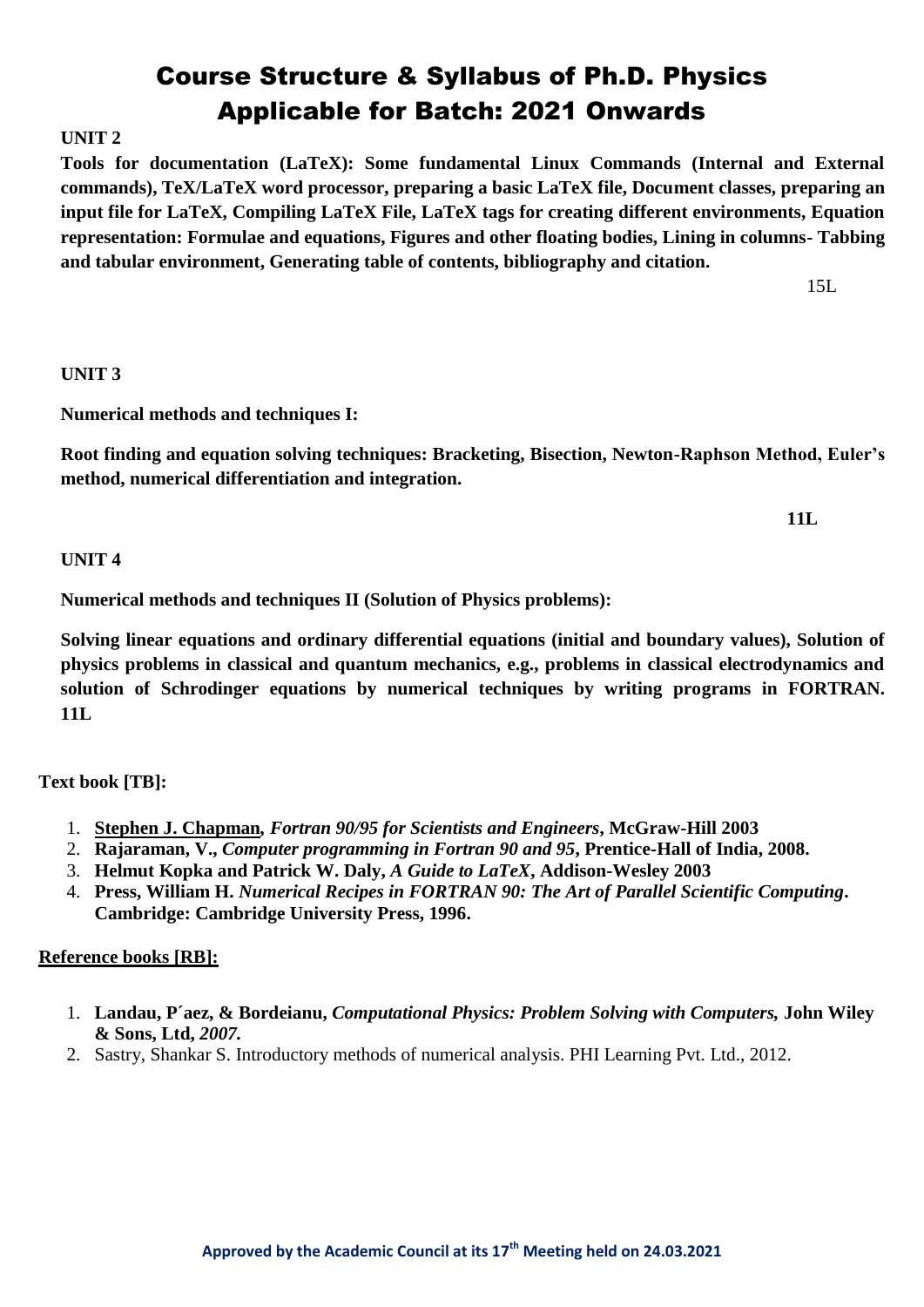| <b>Subject</b><br>Code | <b>MA748</b> | <b>Subject</b><br><b>Title</b> |                | Computational Techniques and Programming |            |      |                                            |                 |    |  |  |
|------------------------|--------------|--------------------------------|----------------|------------------------------------------|------------|------|--------------------------------------------|-----------------|----|--|--|
| <b>LTP</b>             | 302          | <b>Credit</b>                  | $\overline{4}$ | <b>Subject</b><br>Category               | <b>GEC</b> | Year | $\boldsymbol{\gamma}$ nd<br>$\overline{ }$ | <b>Semester</b> | IV |  |  |

**Course Objective:** To have the students gain exposure in various computational techniques to solve physics problems using advance computer programming languages.

**Course Pre/Co- requisite (if any)**: no pre-requisite

**Course Outcome**: The students will be able to gain competence in:

- 1. Numerical techniques
- 2. Complex curve fitting and execute problems in calculus using computer.
- 3. using numerical techniques to solve basic and advanced differential equations
- *4.* Developing programs in Python for solving programs.

# **Curriculum Content**

#### **Unit I**

**Numerical Methods** Methods for determination of zeroes of linear and nonlinear algebraic equations and transcendental equations, convergence of solutions. Solutions of simultaneous linear equations, Gaussian elimination, pivoting, iterative Method, matrix inversion. Bisection method, Iterative method, Newton Raphson method, Secant method for solving transcendental equations. Builtin functions in MATLAB for solving transcendental Equations. Jacobi method, Gauss-Seidal method for solving system of equations, their comparative study using various stopping criterion. Builtin functions in MATLAB for solving system of equations.

#### **Unit II**

#### **Eigenvalues and eigenvectors of matrices, Power and Jacobi Method**

Finite differences, interpolation with equally spaced and unevenly spaced points. Curve fitting, Polynomial least squares and cubic Spline fitting. Numerical differentiation and integration, Newton-Cotes formulae, error estimates, Gauss method.Finite differences, interpolation with equally spaced and unevenly spaced points. Quadrature formulae, Programs for trapezoidal rule, Simpson's 1/3 and 3/8 rule and their comparison. Using builtin functions for numerical integration. Few builtin functions in MATLAB for interpolation, and curve fitting.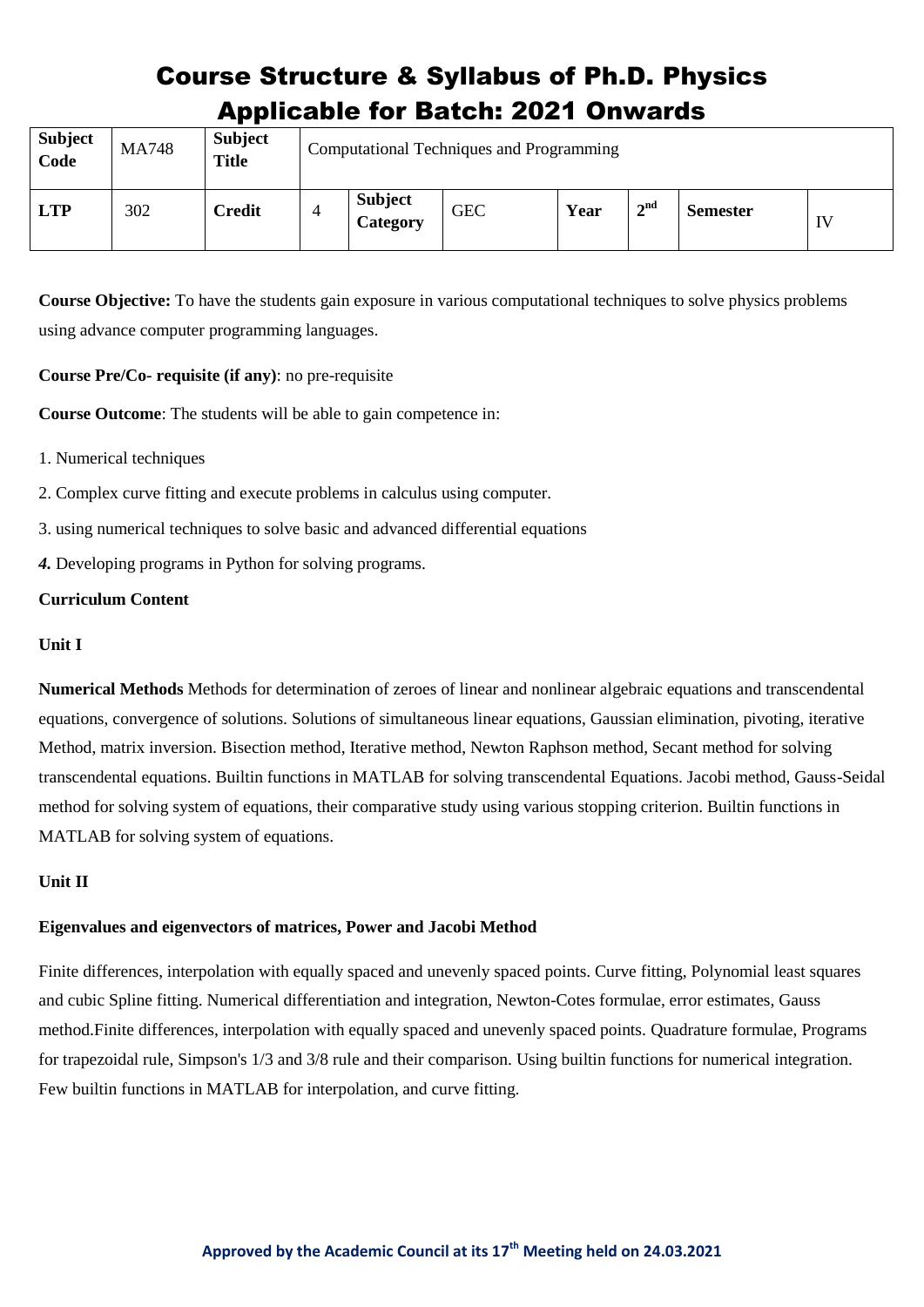#### **Unit III**

#### **Monte Carlo methods and numerical solution of differential equations**

Random variate, Monte Carlo evaluation of integrals, Methods of importance sampling, Random walk and Metropolis method. Numerical solutions of ordinary differential equations, Euler and Runge -Kutta methods, Predictor and corrector methods, Elementary ideas of solutions of partial differential equations.Numerical solutions of ordinary differential equations. Euler's method and its variants, Runge Kutta methods for solving IVPs, programming in MATLAB. How to use builtin functions in MATLAB for solving IVPs and how to extend the code for solving system of IVPs. Elementary ideas of solutions of partial differential equations, and solving them in MATLAB using built in function pdepe.

#### **Unit IV**

#### **FOSS TOOL: PYTHON**

Installation of the software for Python, Basic syntax, Mathematical Operators, Predefined constants, Built in functions. Complex numbers, polynomials, Vectors, Matrix. Handling these data structures using built in functions. Programming, Functions, Loops, Conditional statements. Handling .py files, Graphics handling -2D, 3D, Function plotting, Data plotting. Two & three-dimensional graphics: basic plots, change in axes and annotation in a figure, multiple plots in a figure, saving and printing figures, mesh plots, surface plots and their variants. Built in functions for data representation: bar charts, histograms, pie chart, stem plots etc; for solving various type of differential equations; for specialized plotting e.g., contour plots, sphere, and animations.

#### **Text book [TB]:**

- 1. Gerald, C.F., and Wheatley P.O., Applied Numerical Analysis, Addison Wesley (2003).
- 2. Atkinson, K. E. and W. Han, Elementary Numerical Analysis, John Wiley & sons (2004).
- 3. Jain, M.K., Iyengar, S.R.K., and Jain, R.K., Numerical Methods for Scientific and Engineering Computation, New Age International Publisher (2012).

- 1. Burden R. L. and Faires J. D., Numerical Analysis, Brooks Cole, 2004
- 2. Paul Barry, Head First Python**,** O'Reilly Media, Inc., 2nd Edition (2016).
- 3. Zed A Shaw, Learn Python the Hard Way, Zed Shaw's Hard Way Series, 3rd Edition (2013).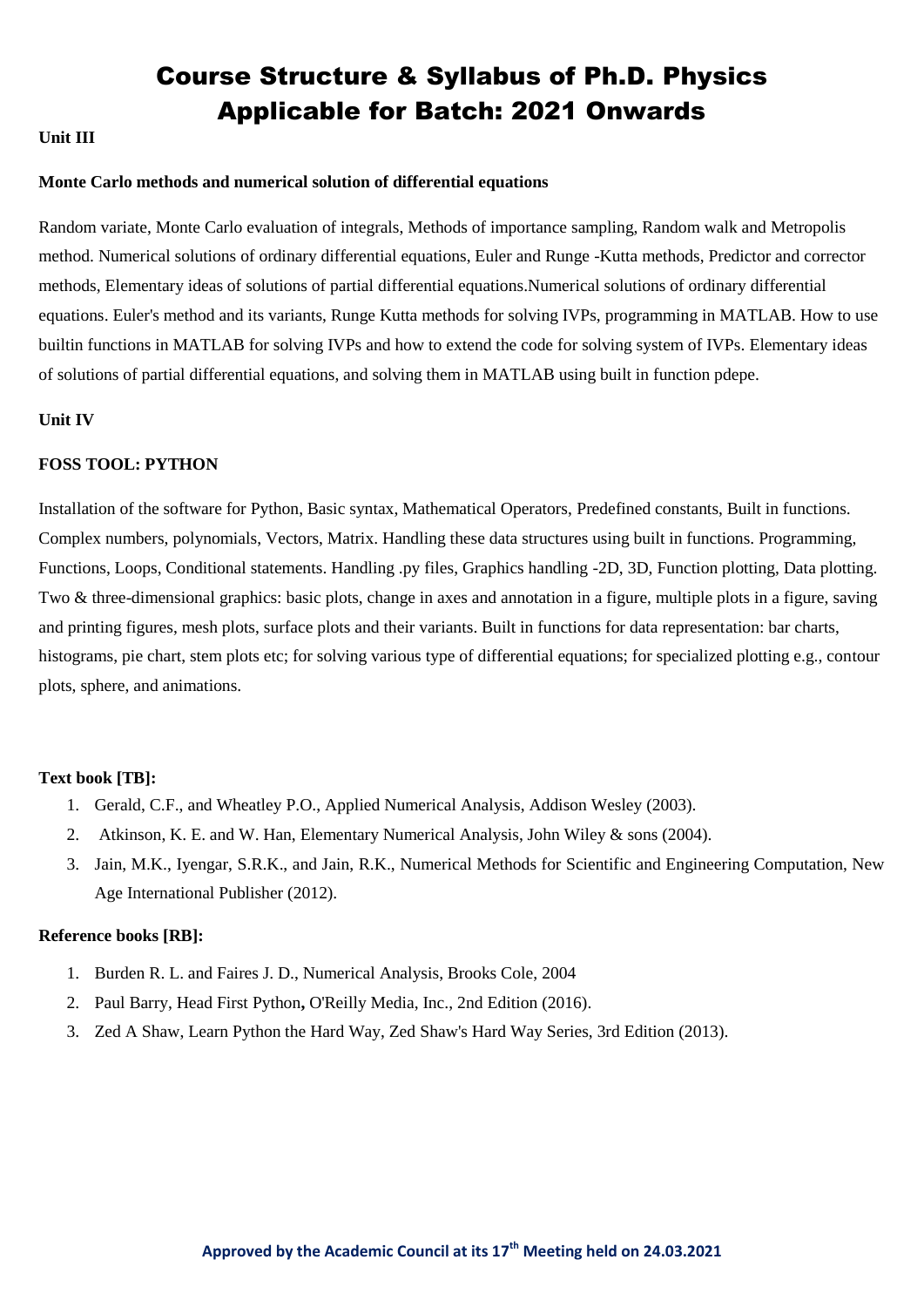| <b>Subject</b><br>Code | PY982 | Subject<br><b>Title</b> |                            | <b>Fundamentals of Quantum Computing</b> |      |     |                 |                |
|------------------------|-------|-------------------------|----------------------------|------------------------------------------|------|-----|-----------------|----------------|
| <b>LTP</b>             | 400   | <b>Credit</b>           | <b>Subject</b><br>Category | DE                                       | Year | 1st | <b>Semester</b> | $^{\prime}$ Il |

### **Course Summary:**

The course covers an introduction to main ideas and techniques on the field of quantum computation, quantum information and their applications in various fields of theoretical physics.

# **Course Objective:**

The objective of this course is to provide students an introduction to quantum computation. The aim of quantum computing is to do computation using the quantum mechanical effect. The study of quantum computation and information involves mathematics, physics and computer science.

**Course Pre/Co- requisite (if any)**: Basic understanding of linear algebra.

#### **Course Outcome**

Having successfully completed this course, the student will be able to demonstrate knowledge and understanding of:

- 1. The basic principle of quantum computing.
- 2. An introduction to open quantum system.
- 3. Several basic quantum computing algorithms.
- 4. The classes of problems that can be expected to be solved by quantum computers.

# **Curriculum Content**

# **UNIT 1**

#### **Introduction to quantum computing**

Brief introduction to classical information theory, information content in a signal, Shannon's entropy theory, quantum states, axioms of quantum mechanics, the qubit, multiple qubit, Bloch sphere representation for qubit.  $10 \text{ L}$ 

#### **UNIT 2**

The density operator

Density operator for pure and mixed states, key properties of density operator, time evolution of density Operator, the partial trace and reduced density operator, Schmidt decomposition of bipartite pure states.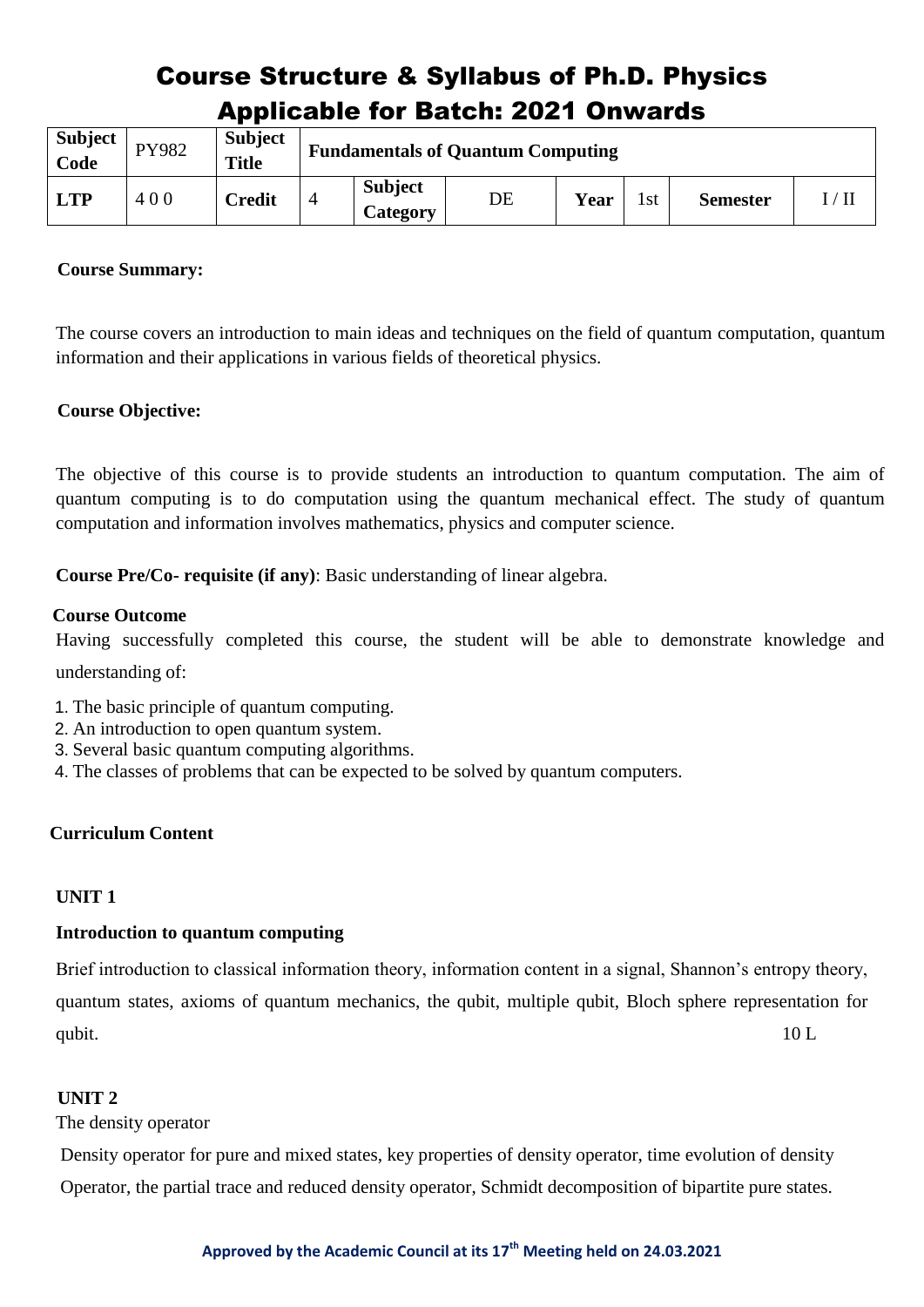10L

#### **UNIT 3**

**Quantum Measurement Theory and Quantum Algorithm**

**Distinguishing quantum states and measurement, orthogonal measurement, generalized measurement, projective measurement, POVM measurements, composite systems, basic quantum circuit diagram, Hadamard Gate, Quantum Parallelism and Function Evaluation, Deutsch-Jozsa Algorithm, Shor's Algorithm and Grover's Algorithm**

**11 L**

#### **UNIT 4**

**Quantum noise and quantum operations**

**Introduction to quantum operations, completely positive trace preserving map, Krauss operators, introduction to Open quantum system, quantum noise channels, three quantum channels : amplitude damping, phase damping, depolarizing channel, Bloch sphere representation of channels, master equation for open quantum system, non-Markovian noise.**

11 L

#### **UNIT 5**

**Tools of quantum information theory**

**Entanglement, entanglement of formation and concurrence, teleportation and superdense coding, quantum cryptography, the No-clonning theorem, trace distance, fidelity, Holevo bound, classical information over noisy channel.** 

**10L**

#### **Text book [TB]:**

- 1. Nielsen, Michael A., and Isaac Chuang. Quantum computation and quantum information.  $10^{th}$  Edition. Cambridge University Press, 2013.
- 2. Breuer, Heinz-Peter, and Francesco Petruccione. The theory of open quantum systems. 1<sup>st</sup> Edition, Oxford University Press on Demand, 2002.
- 3. Jaeger, Gregg. *Quantum information*. Springer New York, 2007.

#### **Reference books [RB]:**

- 1. Le Bellac, Michel. *A short introduction to quantum information and quantum computation*. Cambridge University Press, 2006.
- 2. Lecture notes for Physics 229 : Quantum Information and Computation John Preskill, California Institute of Technology, September 1998.

#### **Approved by the Academic Council at its 17 th Meeting held on 24.03.2021**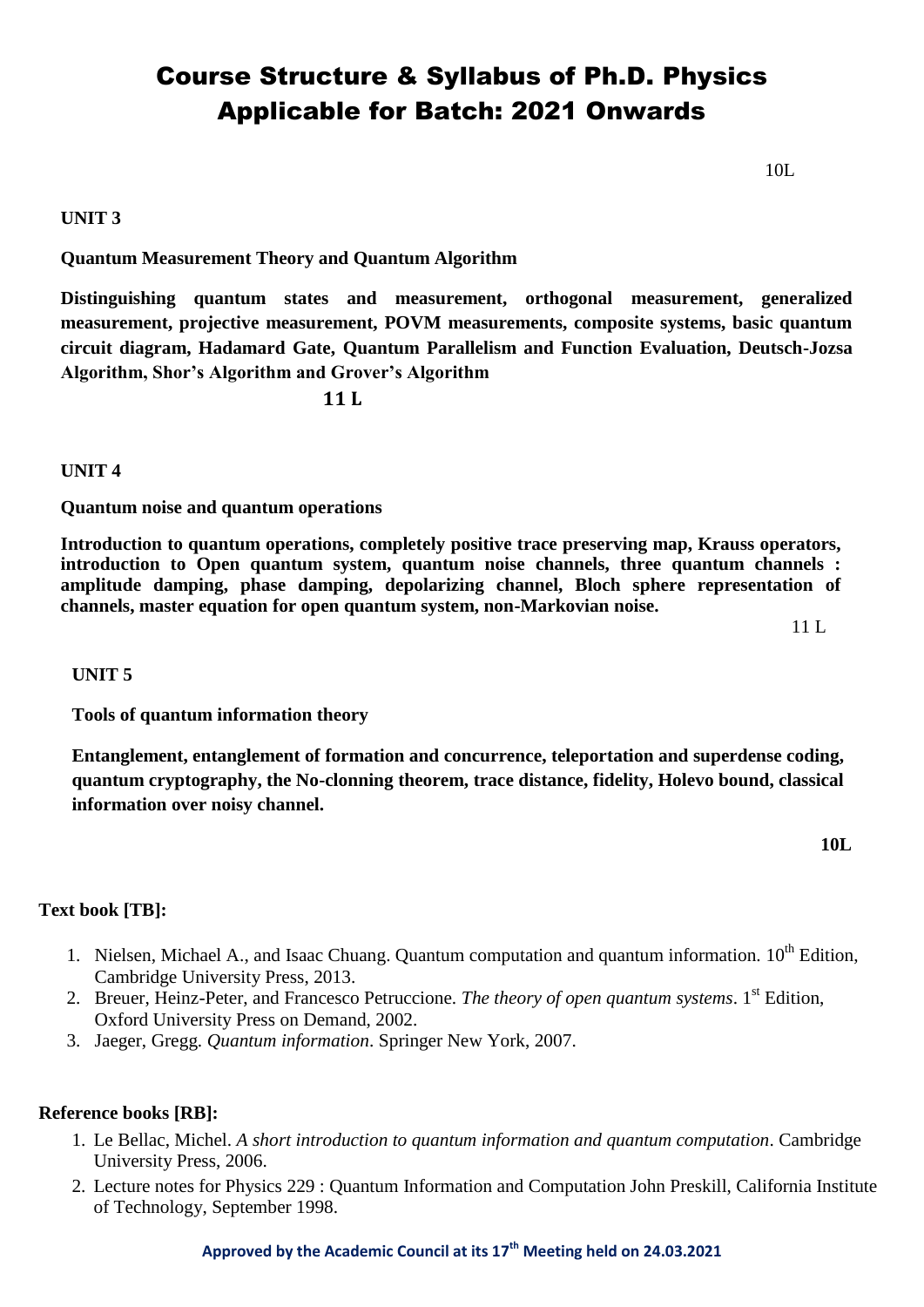| <b>Subject</b><br>Code | PY981 | <b>Subject</b><br><b>Title</b> |   | Particle Astrophysics             |    |      |     |                 |        |
|------------------------|-------|--------------------------------|---|-----------------------------------|----|------|-----|-----------------|--------|
| <b>LTP</b>             | 400   | <b>Credit</b>                  | 4 | <b>Subject</b><br><b>Category</b> | DE | Year | 1st | <b>Semester</b> | $V$ II |

### **Course Summary:**

This course is for physics students who are specializing in particle astrophysics and cosmology. This is an introductory course to particle astrophysics and will focus on the modern topics at the forefront of the field.

### **Course Objective:**

The objective of the course is to give the students a broad overview of the current state of particle astrophysics and introduce the students to the research topics in fields of particle physics and astrophysics.

**Course Pre/Co- requisite (if any)**: A familiarity with quantum mechanics, electromagnetism and statistical mechanics and mathematical physics is required.

# **Course Outcome**

On completion of the course, the student should be able to:

- 1. Understand the basic aspects of special and general relativity.
- **2.** Classify elementary particles and their reactions in terms of quantum numbers and draw simple reaction diagrams.
- 3. Understand the theoretical basis for our modern cosmological view of the universe.
- 4. Understand the present status of physics of dark matter.
- **5.** Learn the present status of the particle astrophysics.

# **Curriculum Content**

# **UNIT 1**

Review of special and general relativity: Poincare and Minkowski's 4-dimensional formulation, geometrical representation of Lorentz transformations in Minkowski's space and length contraction, time dilation and causality, time-like and space-like vectors, Riemann curvature; Einstein equations.

14 L

# **UNIT 2**

Elementary Standard model of particle physics: An introduction to the Standard Model of particle physics, symmetries and conservation laws and their significance in particle physics, the unified electroweak interaction, W, Z and the Higgs boson.

10L

**UNIT 3** Standard Model of Cosmology: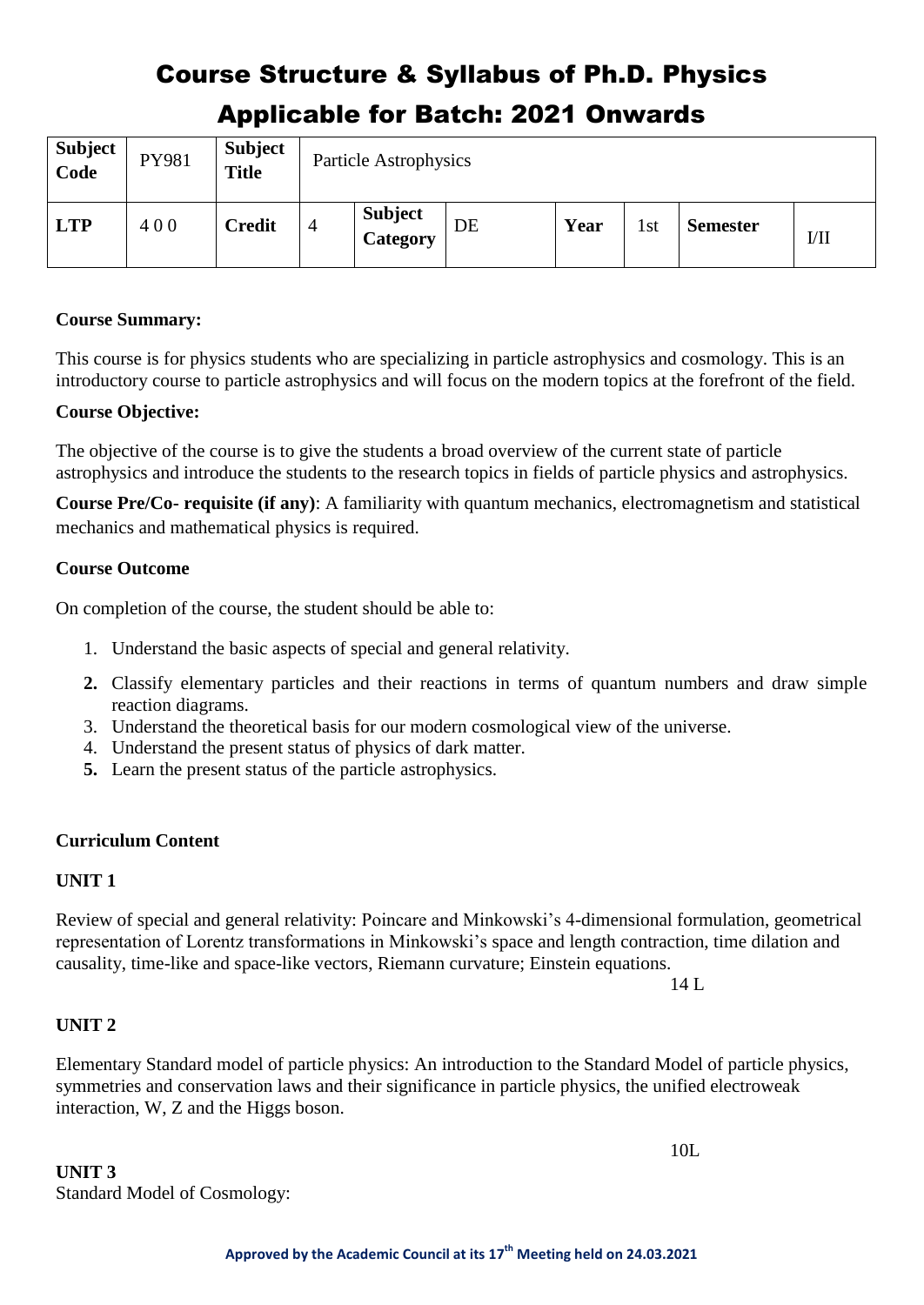Historical development of cosmology, Hubble's law and the expanding Universe, Big Bang theory, Cosmological principle, homogeneity and isotropy, Newtonian cosmology, Friedmann equation, Distance measures in Cosmology

14L

# **UNIT 4**

Selected topics in particle astrophysics (Qualitative description): Neutrino decoupling temperature, Big-Bang Cosmology, Dark matter and its relic abundance, Inflationary Cosmology, Cosmic Microwave Background

14 L

# **Text book [TB]:**

- 1. Ryden, B., *Introduction to Cosmology*, 2nd Edition, Cambridge University Press, 2016.
- *2.* Andrew Liddle, *An Introduction to Modern Cosmology,* 3rd Edition, Wiley, 2015.
- *3.* Griffiths D, *Introduction to elementary particles,* 2nd Edition*,* Wiley-VCH, 2008.
- 4. S. Dodelson, *Modern Cosmology,* Academic Press, Amsterdam, 2003.

- *1.* Weinberg, Steven. *Gravitation and Cosmology: Principles and Applications of the General*  Theory of Relativity, 1<sup>st</sup> Edition Wiley, 2008
- 2. [Brian R. Martin,](https://www.wiley.com/en-us/search?pq=%7Crelevance%7Cauthor%3ABrian+R.+Martin) [Graham Shaw](https://www.wiley.com/en-us/search?pq=%7Crelevance%7Cauthor%3AGraham+Shaw)**,** *Nuclear and Particle Physics: An Introduction*, 3rd Edition, Wiley, 2019.
- 3. Donald Hill Perkins, *Particle Astrophysics*, Oxford University Press, 2009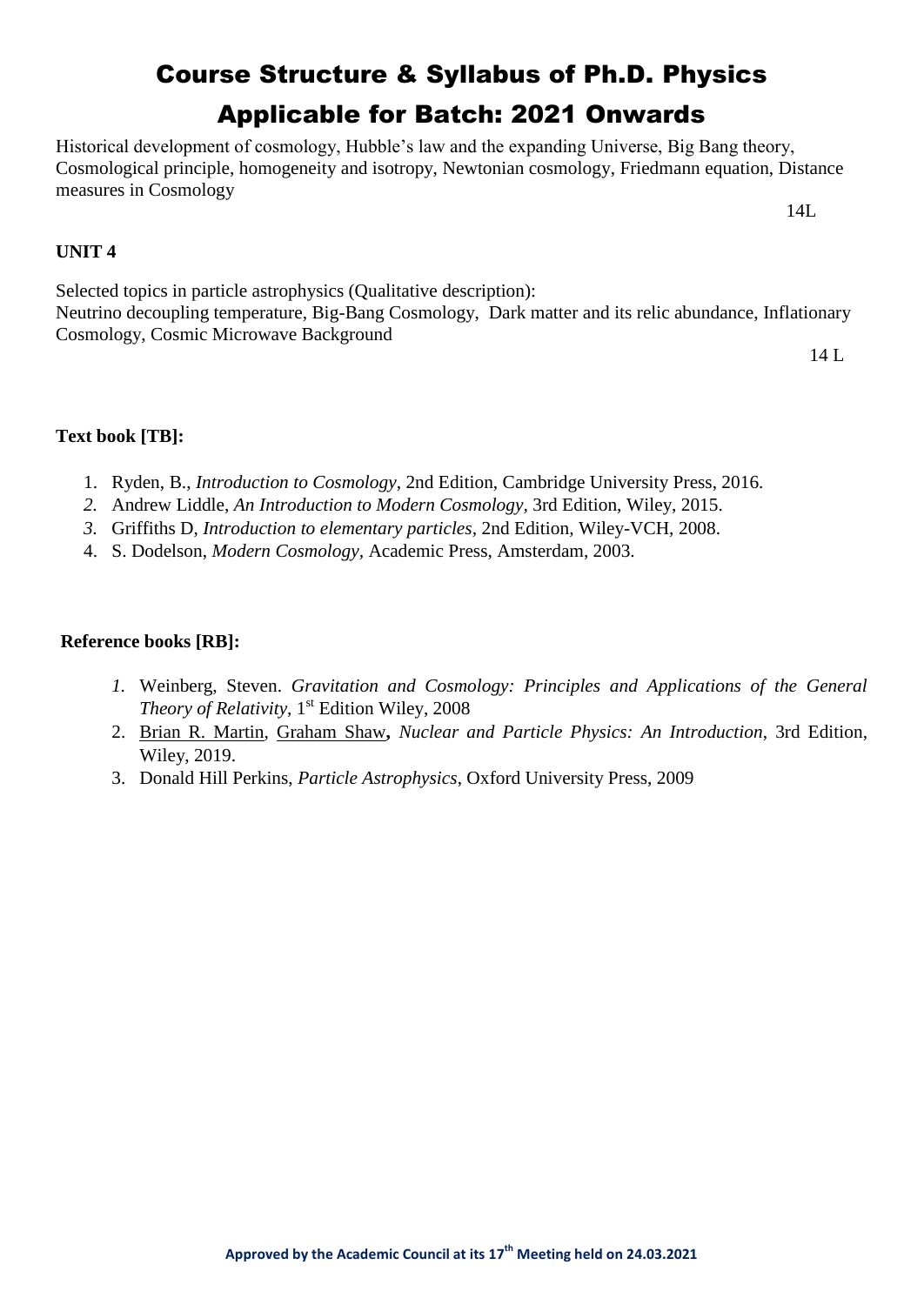| <b>Subject</b><br>Code | PY985 | <b>Subject</b><br><b>Title</b> | <b>Renewable Energy and Resources</b> |                            |    |      |     |                 |                    |
|------------------------|-------|--------------------------------|---------------------------------------|----------------------------|----|------|-----|-----------------|--------------------|
| <b>LTP</b>             | 400   | <b>Credit</b>                  |                                       | <b>Subject</b><br>Category | DE | Year | 1st | <b>Semester</b> | $/ \, \mathrm{II}$ |

#### **Course Objectives**

This course enables the students to:

1. Create awareness about sources of energy and able to estimate how long the available conventional fuel reserves will last.

2. Learn the fundamental concepts about solar energy systems and devices.

3. Design wind turbine blades and know about applications of wind energy for water pumping and electricity generation.

4. Understand the working of OTEC system and different possible ways of extracting energy from ocean, know about Biomass energy, mini-micro hydro systems and geothermal energy system.

#### **Course Outcomes**

After the end of the course, a student should be able to:

- 1. Understand of renewable and non-renewable sources of energy
- 2. Gain knowledge about working principle of various solar energy systems
- 3. Understand the application of wind energy and wind energy conversion system.
- 4. Develop capability to do basic design of bio gas plant.
- 5. Understand the applications of different renewable energy sources like ocean

thermal, hydro, geothermal energy etc.

#### **CURRICULUM CONTENT**

#### **UNIT I RENEWABLE ENERGY (RE) SOURCES**

Environmental consequences of fossil fuel use, Importance of renewable sources of energy, Sustainable Design and development, Types of RE sources, Limitations of RE sources, Present Indian and international energy scenario of conventional and RE sources.

#### **UNIT II WIND ENERGY**

Power in the Wind – Types of Wind Power Plants (WPPs)–Components of WPPs-Working of WPPs- Sting of WPPs-Grid integration issues of WPPs

#### **UNIT III SOLAR PV AND THERMAL SYSTEMS**